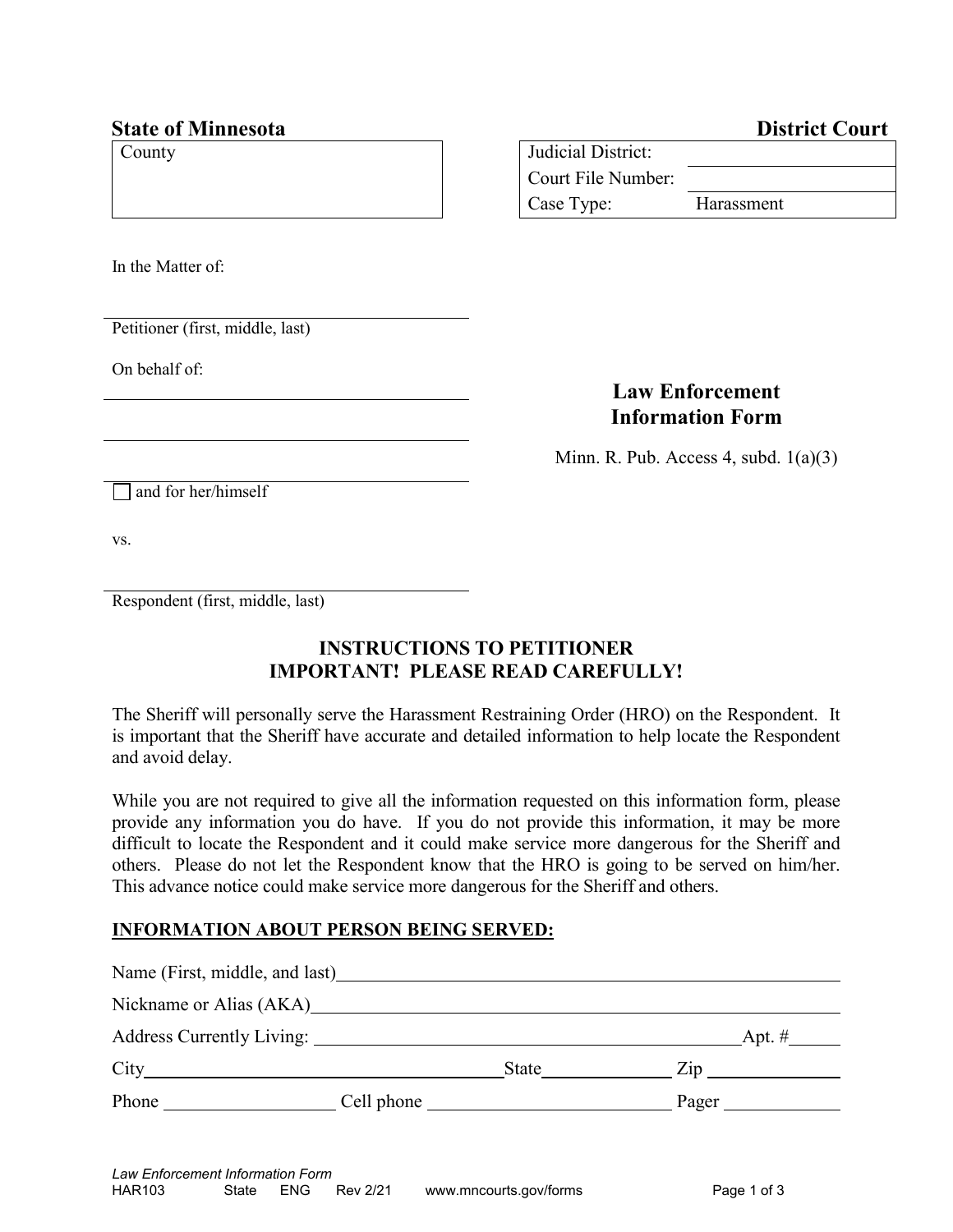|                                                                                                        | Is this person in custody?<br><u>Example 2</u> Where? |           |  |  |  |
|--------------------------------------------------------------------------------------------------------|-------------------------------------------------------|-----------|--|--|--|
| Is this person a Law Enforcement Officer? Yes $\square$ No $\square$                                   |                                                       |           |  |  |  |
| Is the person being served currently home? $\Box$ Yes $\Box$ No $\Box$ Unsure.                         |                                                       |           |  |  |  |
| If no, do you expect the person to return to the residence? $\Box$ Yes $\Box$ No. If yes, what day and |                                                       |           |  |  |  |
| time:                                                                                                  |                                                       |           |  |  |  |
| Are there any young children at home? $\Box$ Yes $\Box$ No                                             |                                                       |           |  |  |  |
|                                                                                                        |                                                       |           |  |  |  |
|                                                                                                        |                                                       |           |  |  |  |
| Is the person being served an Alcoholic? Drug abuser?                                                  |                                                       |           |  |  |  |
| Have access to weapons? Type? Type?                                                                    |                                                       |           |  |  |  |
| Affiliated to Gang? What gang?                                                                         |                                                       | Warrants? |  |  |  |
|                                                                                                        | This person does/does not expect the order?           |           |  |  |  |
|                                                                                                        |                                                       |           |  |  |  |

#### Birthdate Race Race Gender Primary language (Or if unknown, Approx. Age) Weight Height Eye color Hair color Beard Mustache/goatee Glasses Scars Where?/What? Tattoo(s)? Where?/What?

#### **LOCATIONS WHERE PERSON BEING SERVED MAY BE FOUND:**

|                                                      |                                                                                                                   |                             | $State$ $Zip$ |  |  |  |  |
|------------------------------------------------------|-------------------------------------------------------------------------------------------------------------------|-----------------------------|---------------|--|--|--|--|
|                                                      |                                                                                                                   |                             |               |  |  |  |  |
|                                                      | This person may also be found at the home of:                                                                     |                             |               |  |  |  |  |
|                                                      |                                                                                                                   |                             |               |  |  |  |  |
|                                                      |                                                                                                                   |                             | $State$ $Zip$ |  |  |  |  |
|                                                      | Phone Cherinfo.                                                                                                   |                             |               |  |  |  |  |
|                                                      |                                                                                                                   |                             |               |  |  |  |  |
|                                                      | Person being served may also be found at: School: $\square$ Daycare: $\square$ Church: $\square$ Other: $\square$ |                             |               |  |  |  |  |
|                                                      |                                                                                                                   |                             |               |  |  |  |  |
|                                                      |                                                                                                                   |                             |               |  |  |  |  |
|                                                      |                                                                                                                   |                             |               |  |  |  |  |
|                                                      |                                                                                                                   | Phone Days Days Hours Hours |               |  |  |  |  |
|                                                      |                                                                                                                   |                             |               |  |  |  |  |
| <b>DESCRIPTION OF PERSON BEING SERVED VEHICLE(S)</b> |                                                                                                                   |                             |               |  |  |  |  |
|                                                      |                                                                                                                   |                             |               |  |  |  |  |
|                                                      |                                                                                                                   | State on license plate      |               |  |  |  |  |
|                                                      |                                                                                                                   |                             |               |  |  |  |  |